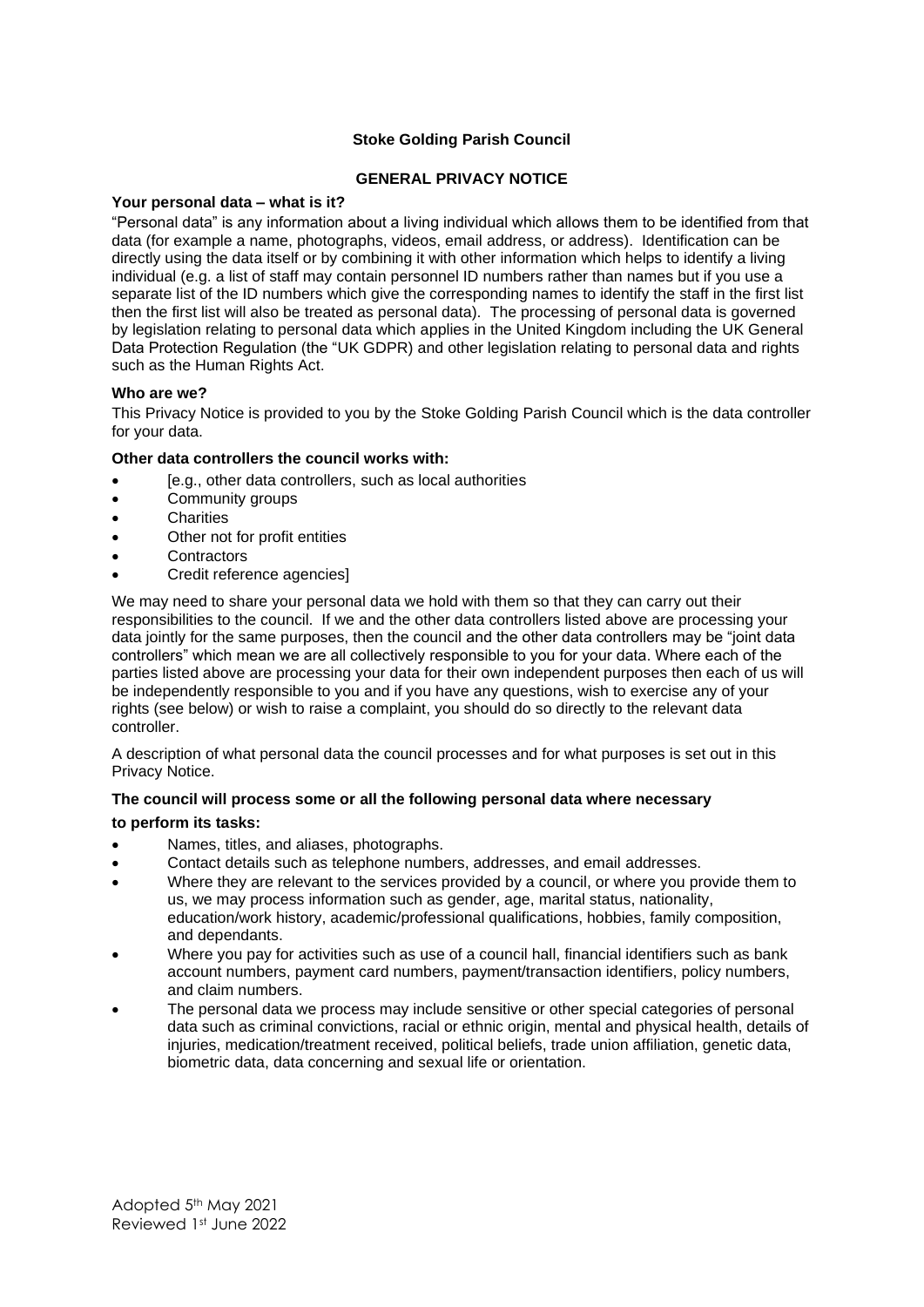#### **How we use sensitive personal data**

- We may process sensitive personal data including, as appropriate:
	- information about your physical or mental health or condition to monitor sick leave and take decisions on your fitness for work.
	- your racial or ethnic origin or religious or similar information to monitor compliance with equal opportunities legislation.
	- in order to comply with legal requirements and obligations to third parties.
- These types of data are described in the UK GDPR as "Special categories of data" and require higher levels of protection. We need to have further justification for collecting, storing, and using this type of personal data.
- We may process special categories of personal data in the following circumstances:
	- In limited circumstances, with your explicit written consent.
	- Where we need to carry out our legal obligations.
	- Where it is needed in the public interest.
- Less commonly, we may process this type of personal data where it is needed in relation to legal claims or where it is needed to protect your interests (or someone else's interests) and you are not capable of giving your consent, or where you have already made the information public.

#### **Do we need your consent to process your sensitive personal data?**

• In limited circumstances, we may approach you for your written consent to allow us to process certain sensitive personal data. If we do so, we will provide you with full details of the personal data that we would like and the reason we need it, so that you can carefully consider whether you wish to consent.

# **The council will comply with data protection law. This says that the personal data we**

#### **hold about you must be:**

- Used lawfully, fairly and in a transparent way.
- Collected only for valid purposes that we have clearly explained to you and not used in any way that is incompatible with those purposes.
- Relevant to the purposes we have told you about and limited only to those purposes.
- Accurate and kept up to date.
- Kept only as long as necessary for the purposes we have told you about.
- Kept and destroyed securely including ensuring that appropriate technical and security measures are in place to protect your personal data to protect personal data from loss, misuse, unauthorised access, and disclosure.

# **We use your personal data for some or all the following purposes:**

- To deliver public services including to understand your needs to provide the services that you request and to understand what we can do for you and inform you of other relevant services.
- To confirm your identity to provide some services.
- To contact you by post, email, telephone or using social media (e.g., Facebook, Twitter, WhatsApp);
- To help us to build up a picture of how we are performing.
- To prevent and detect fraud and corruption in the use of public funds and where necessary for the law enforcement functions.
- To enable us to meet all legal and statutory obligations and powers including any delegated functions.
- To carry out comprehensive safeguarding procedures (including due diligence and complaints handling) in accordance with best safeguarding practice from time to time with the aim of ensuring that all children and adults-at-risk are provided with safe environments and generally as necessary to protect individuals from harm or injury.
- To promote the interests of the council.
- To maintain our own accounts and records;

Adopted 5th May 2021 Reviewed 1st June 2022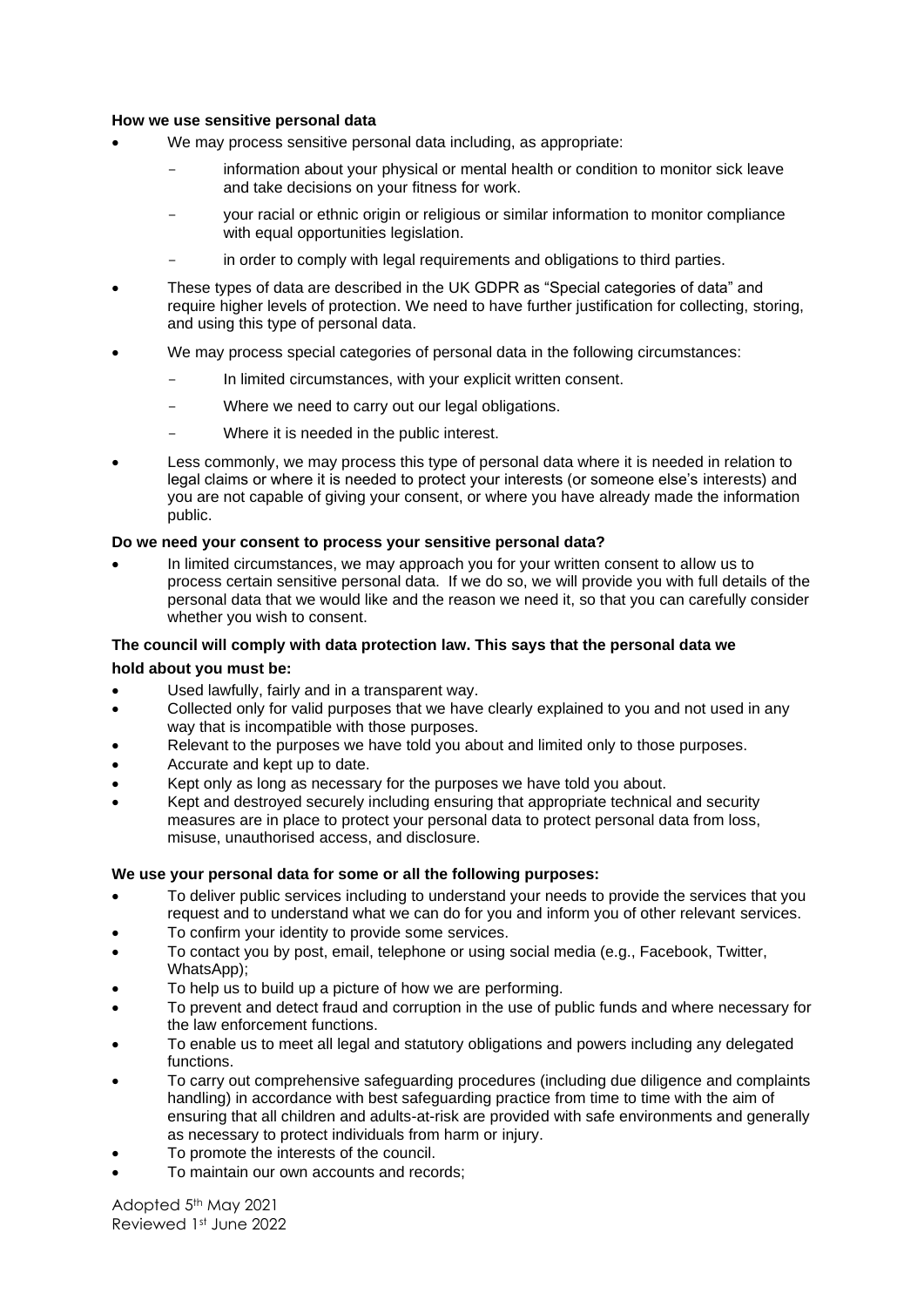- To seek your views, opinions, or comments.
- To notify you of changes to our facilities, services, events and staff, councillors and other role holders.
- To send you communications which you have requested and that may be of interest to you. These may include information about campaigns, appeals, other new projects or initiatives.
- To process relevant financial transactions including grants and payments for goods and services supplied to the council
- To allow the statistical analysis of data so we can plan the provision of services.

Our processing may also include the use of CCTV systems for the prevention and prosecution of crime.

# **What is the legal basis for processing your personal data?**

The council is a public authority and has certain powers and obligations. Most of your personal data is processed for compliance with a legal obligation which includes the discharge of the council's statutory functions and powers. Sometimes when exercising these powers or duties it is necessary to process personal data of residents or people using the council's services. We will always consider your interests and rights. This Privacy Notice sets out your rights and the council's obligations to you.

We may process personal data if it is necessary for the performance of a contract with you, or to take steps to enter a contract. An example of this would be processing your data in connection with the use of sports facilities, or the acceptance of an allotment garden tenancy

Sometimes the use of your personal data requires your consent. We will first obtain your consent to that use.

# **Sharing your personal data**

This section provides information about the third parties with whom the council may share your personal data. These third parties have an obligation to put in place appropriate security measures and will be responsible to you directly for the manner in which they process and protect your personal data. It is likely that we will need to share your data with some or all the following (but only where necessary):

- The data controllers listed above under the heading "Other data controllers the council works with".
- Our agents, suppliers, and contractors. For example, we may ask a commercial provider to publish or distribute newsletters on our behalf, or to maintain our database software.
- On occasion, other local authorities or not for profit bodies with which we are carrying out joint ventures e.g., in relation to facilities or events for the community.

# **How long do we keep your personal data?**

We will keep some records permanently if we are legally required to do so. We may keep some other records for an extended period of time. For example, it is currently best practice to keep financial records for a minimum period of 8 years to support HMRC audits or provide tax information. We may have legal obligations to retain some data in connection with our statutory obligations as a public authority. The council is permitted to retain data to defend or pursue claims. In some cases, the law imposes a time limit for such claims (for example 3 years for personal injury claims or 6 years for contract claims). We will retain some personal data for this purpose as long as we believe it is necessary to be able to defend or pursue a claim. In general, we will endeavour to keep data only for as long as we need it. This means that we will delete it when it is no longer needed.

# **Your rights and your personal data**

You have the following rights with respect to your personal data:

When exercising any of the rights listed below, in order to process your request, we may need to verify your identity for your security. In such cases we will need you to respond with proof of your identity before you can exercise these rights.

# *1) The right to access personal data we hold on you*

Adopted 5th May 2021 Reviewed 1st June 2022